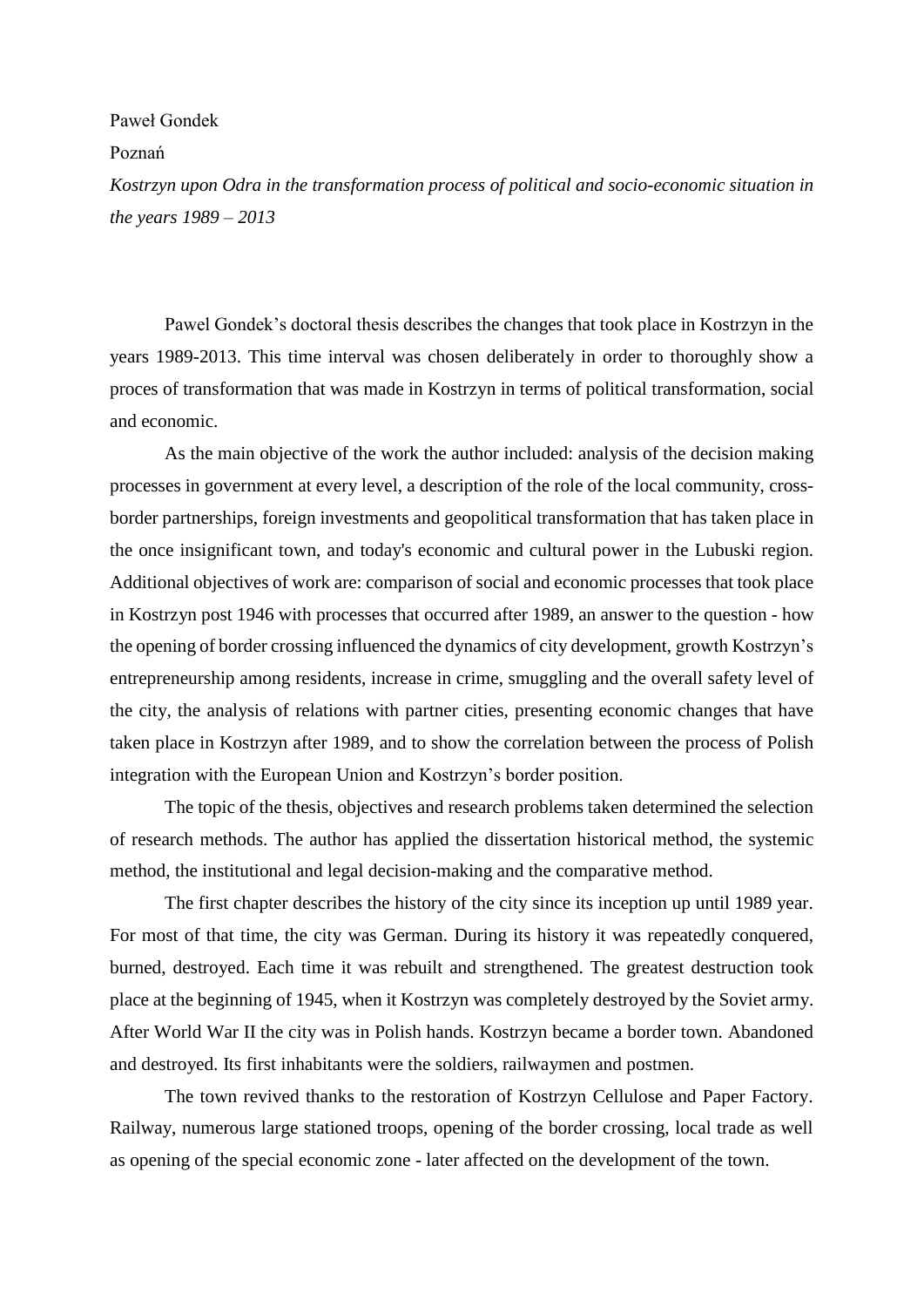In the next part, the author described the local elections, parliamentary and presidential elections. Kostrzyn is a town that really trusts their authorities. This made it possible to realize a number of controversial projects such as Woodstock Festival.

In the third chapter was described the town's economy. Thanks to industry development, border crossing, local bazaar, beneficial location and well-functioning local authorities the town has become one of the richest in region. Kostrzyn borough is richer and more developed than even the neighbouring German district of Seelow.

The fourth chapter presents the transformation of social life. It describes the labour market, demography, social assistance, health care, public safety and the activities associated with several floods that occurred in Kostrzyn in the described time.

The fifth chapter is devoted to the education, culture, sport and recreation. The author described the education, community centre activities, libraries, museums, sport events and tourism. In the last chapter Kostrzyn has been described as a European city. An important role is played by the international activity of the town, Kostrzyn's participation in the Euroregion Pro Europa Viadrina, launch tourist activities in the old town, and cooperation in the partnership towns.

Important for the thesis was the current state of the research in this area. The most important literature publications include books by Alicja Kłaptocz "Kostrzyńskie klimaty – powojenne lata polskiego Kostrzyna oraz Kostrzyńskie dekady 1960-201". The author has also published an earlier book "Kostrzyńskie pejzaże – powojenne dzieje nadodrzańskiego miasta".

Analysis of the ancient Kostrzyn's history and New March of Brandenburg region were published by authors such as Wolfgang Damian Bryll in "Kustrin – Kostrzyn sięgając w przeszłość (ed. with Boguslaw Mykietów Scientific, 2008)", or in "Bracia spod znaku trzech globusów na Ziemi Lubuskiej, Liczebność Kostrzyńskiej Loży Masońskiej w latach 1811- 1935". Boguslaw Mykietów, Katarzyna Sanok, Marceli Tureczek (ed.), focused in detail in one of his works on the history of the ancient fortress in "Kustrin – Kostrzyn – z dziejów miasta i twierdzy (2007)" and "De Oppido et Castello (2004)". A similar description of the fortress made Mariusz Wojciechowski in "Twierdza Kostrzyn Przeszłość i teraźniejszość twierdzy Kostrzyn (2004").

Valuable work describing the history of Kostrzyn Upon Oder until 1989 is a book edited by the late historian Jerzy Marczewski "Kostrzyn nad Odrą – dzieje dawne i nowe". It is a huge work published by the Poznan Western Institute in 1990.

In order to present the historical background proved to be useful German-language publications which are showing the fate of the pre-war Kostrzyn, including a four-cycle